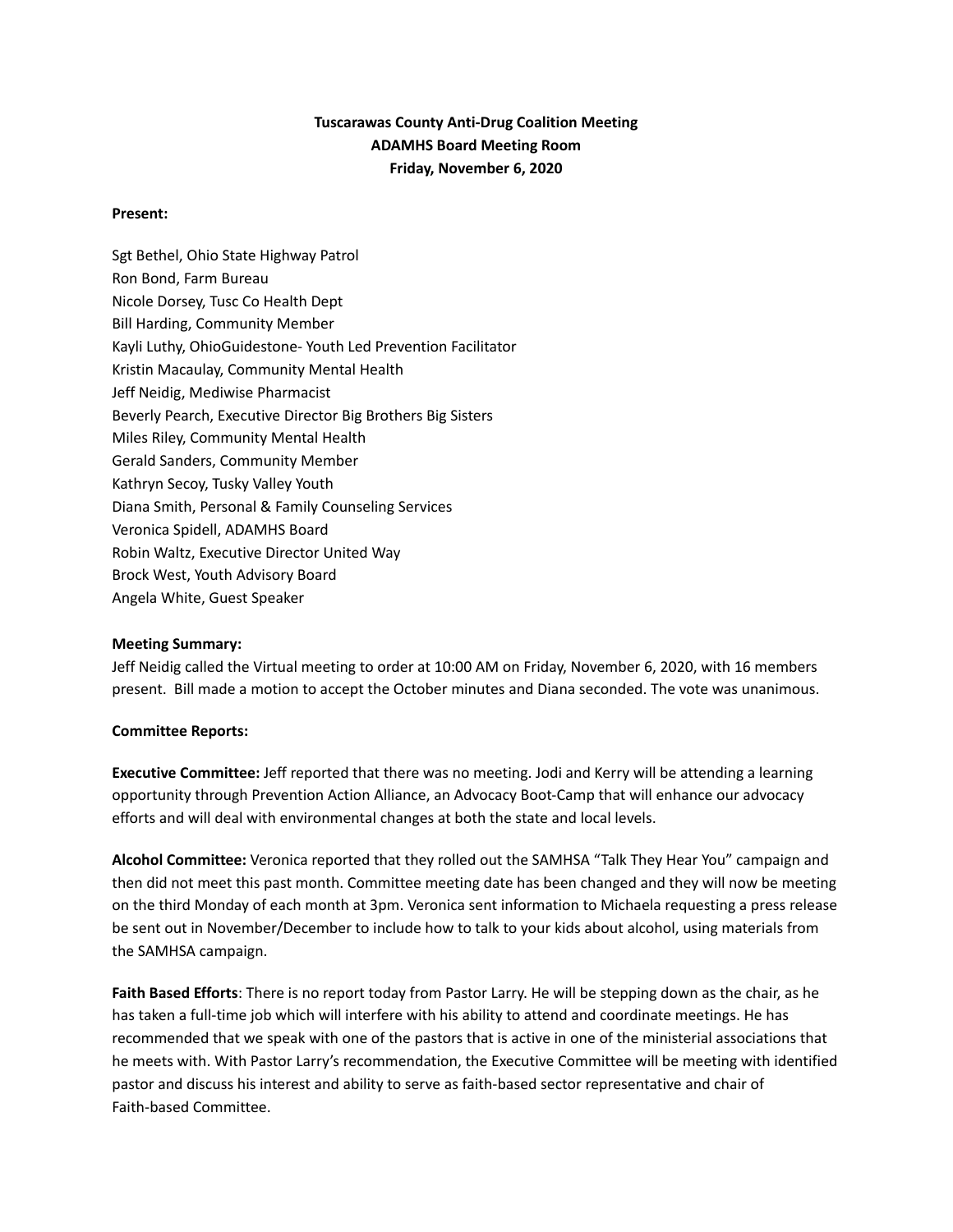**Marijuana Committee**: In Alex's absence, Diana reported that marijuana surveys were collected, even though there were significantly less than normally collected at county fair. She is currently working on the development of the marijuana committee brochure.

**Media Committee**: In Michaela's absence, Diana reported that October press releases that went out included Project HOPE, the National DEA Takeback event and Red Ribbon Week. The Press releases going out in November include, Kayli as the new Youth Led Prevention Coordinator, Securing and Disposal of Prescription Drugs around the Holidays, and How to talk to you Kids about Alcohol. There will also be information on our website and will be pushed out on social media around mental health issues. Other media efforts include weekly podcasts and many of them will be focused around youth alcohol prevention, Rx prevention and dealing with stress around COVID holidays. There will be NO Media Committee immediately following today's meeting. It will be held at a later date.

**Prescription Drug Committee:** Jeff reported that the Lock Box Project is continuing, and boxes are being distributed in the community. The committee did get good feedback on the criteria for use and dissemination. The court system, Adam Wilgus, and his probation officers reviewed the criteria list that Kristin had started on why to use boxes. Criteria checklist will act as a way to monitor the boxes to include the why and where they were distributed and will serve to collect data that can be used in applying for future grant opportunities. The committee is still working on the needle and syringe disposal project. Rachel is doing a lot of work on that effort and educating on what you can be done now. She is also working behind the scenes to identify ways/opportunities to educate the public around safe needle and syringe disposal. The committee was ready to present to Leadership Tuscarawas (LT) a project opportunity around over-the counter medications safety (reading labels, understanding labels, etc). Unfortunately, LT was supposed to start in October has been canceled, due to the pandemic. Therefore, the Rx Committee will continue to work on this issue without the assistance of LT project team. Diana reported that we have already handed out lock boxes out to Job & Family Services (JFS), Community Mental Health (CMH), and OhioGuidestone. Jodi is working with Juvenile Court to provide them boxes.

**Tobacco Committee**: **Vaping Task Force Updated Action Plan:** Nicole reported that they are getting the updated action plan typed out and sent to the committee members for approval. Diana and Jodi just finished the training and are certified to train the trainers of Catch My Breath" Vaping Prevention program, the only evidenced based vaping prevention education program**.** Information on this program will be offered to all districts. Claymont schools have inquired about wanting to know more about program and implementation. Nicole explained that the committee is exploring the use of magnets & digital buttons for the schools. Since all students use Chromebooks, they would like to have buttons available on students' home screens so information and help services would always be visible to students and could link them to resources. It would be an easy and confidential way for students to reach out for help. Resources will include, "My Life, My Quit" for those who are addicted to tobacco products. Diana reported that the tobacco committee brochure that has been being developed by Niccole and Kelly is being proofed and will be sent to Josh for first draft, next week.

**Youth:** Kayli reported good news. School groups are meeting, growing, planning and initiating efforts and initiatives. Kathryn Secoy from Tusky Valley was in attendance to see what it is like to be a youth sector representative for the YAB in the future. Brock West reported that they have been working with all the different schools finding out what they are focusing on this year. Tuscarawas Central Catholic (TCC) will be focusing on Mental Health. The have been doing a few activities in their Youth to Youth (Y2Y) to get familiar